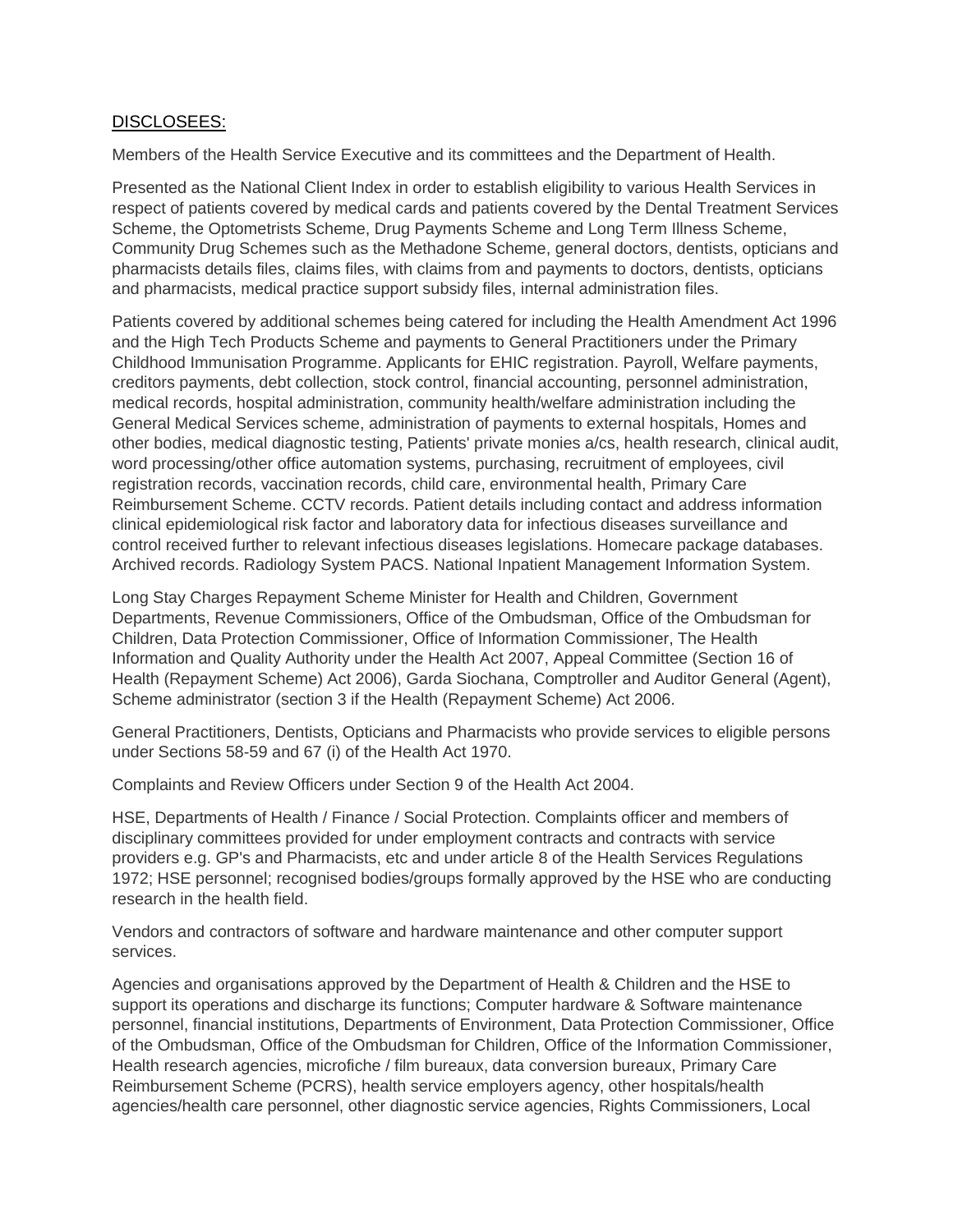Authorities, commercial auditors, the HSE's treasurers and insurers, debt collection agencies, the HSE's Legal advisors, health service regulatory agencies, Clinical Indemnity Scheme, debt collection agencies, Garda Siochana, the Board's Legal advisors, health service regulatory agencies, employees' representative associations, health insurance companies, life assurance/general insurance companies, comptroller and auditor general, Health Service Executive, National Treatment Purchase Fund. Local authorities, microfiche/microfilm contractors, digital imaging companies, payroll bureau, banks, General Practitioners, insurance companies providing cover for claims. ESRI, National Cancer Registry, National Cervical Screening Program, Doc-on-Call providers, Credit Union, health data (in certain cases) to relatives or guardians of patients, various institutions in relation to employees voluntary pay deductions including Credit Unions, Pension Companies, Insurance Companies, etc.

External Ambulance Contractors and Taxi Contractors. Children and Family Support Agency. National Cancer Screening Programme, Oncology Drugs Management, Cervical Smear Screening. Equality Tribunal, Labour Court, National Health Link Project - GP's and hospitals, Redress for women resident in certain Institutions Act 2015, National Schools Immunisation Scheme.

Property Registration Authority, Registry of Deeds, National Treatment Purchase Fund (Special Delivery Unit, Department of Health), ISOxford (WebOPAC), Athens, Revenue Commissioners, Wards of Court Office, Enduring Power of Attorney, Care Representative, Accountable Person, Next of Kin. Contact person to facilitate reviews of nursing home subvention payments under the Health (Nursing Homes) (Amendment) Act 2007. Nominated Contact and Specified person to facilitate the operation of the Nursing Home Support Scheme under the NHSS Act 2009.

Healthlink, the National Messaging Broker transfers patient data as electronic messages to GPs. Healthlink enables the disclosure of information to general practitioners, health and social services agencies.

Records Management/ Archived Record Contractors Administrative Data Persons to whom data will be disclosed: - card holder's participating GP's and their administrative staff - participating pharmacists Data from Schedule A which will be disclosed: Part 1: items 2 and 4 ( Card Issuer Identifier and Card Version Number ) Part 2: item 1( card number ) Medical Data Persons to whom data will be disclosed; card holders participating GP''s Data from Schedule A which will be disclosed: Part 1: items 18-47 and 60 Part 2: items 5-28 and 39. ESRI and the National Cancer Registry. Out of hours Doc on Call services.

Accreditation Auditors, ISO Auditors, Revenue Commissioner Auditors, External Consultants, Local Authorities, microfiche/ microfilm, digital imaging company, Payroll Bureau, Bank, general practitioners, insurance companies providing cover for claims.

Solicitors and other Legal Professionals acting on behalf of their clients, its agents, its employees, or its insurers including Court Orders.

Parliamentary Questions, Public Representatives on behalf of clients, Pre-hospital Emergency Care Council, Valentia Technologies. IMSCAN (Ireland) Ltd., Saadian Technologies Ltd.

Members of professional bodies, i.e. The Podiatry Recognition of Overseas Qualifications Committee.

Computer maintenance personnel, health data (in certain cases) to relatives or guardians, patient's property account data (in certain cases) to relatives or guardians, health agencies in respect of medical information for treatment purposes.